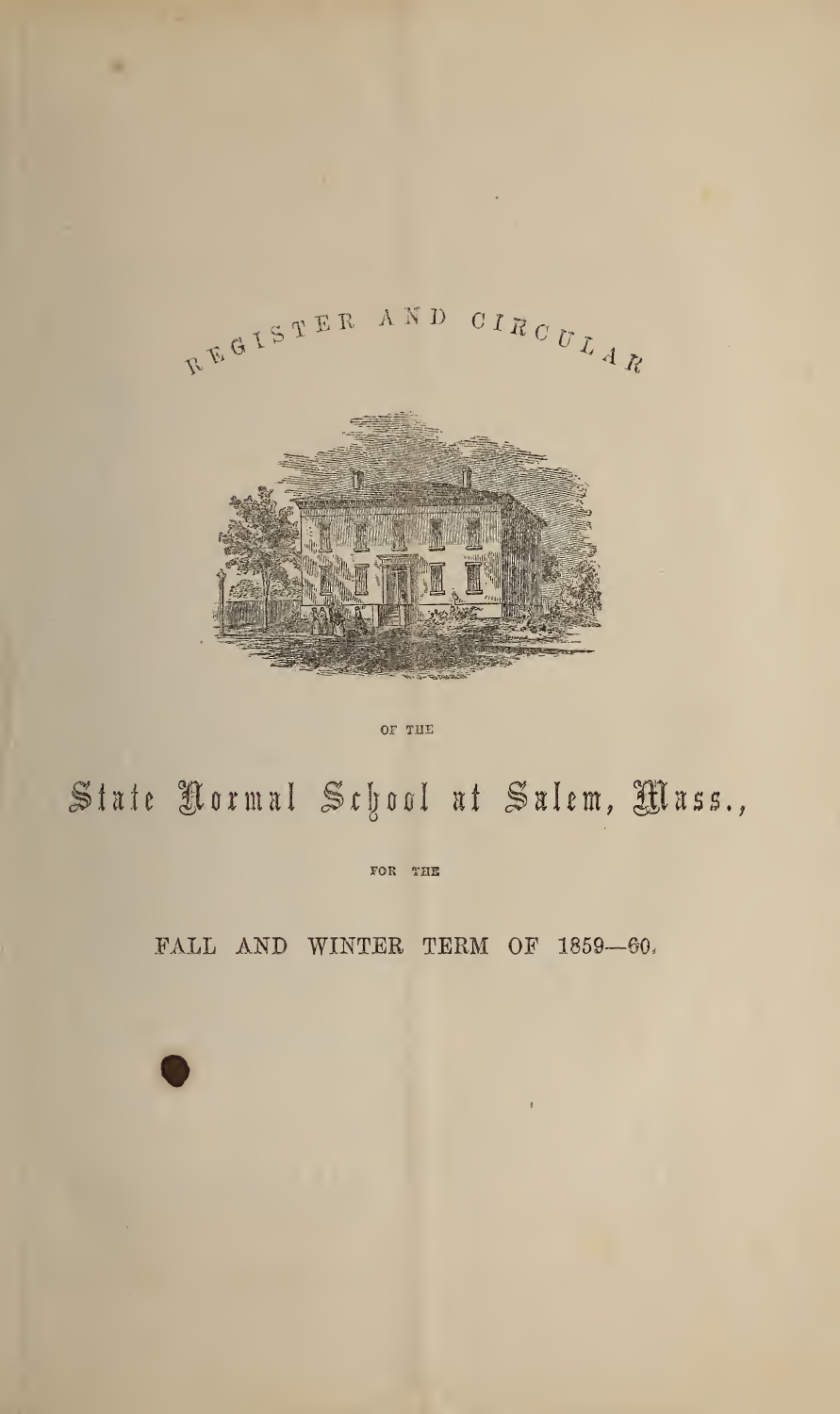Register for the Fall and Winter Term, 1859-60.

BOARD OF EDUCATION.

«« — «»• »»

His Excellency, THE GOVERNOR. His Honor, THE LIEUTENANT GOVERNOR. Rev. RUSSELL TOMLINSON, Plymouth. Rev. Alonzo H. Quint, A. M., West Roxbury, HENRY WHEATLAND, M. D., Salem. Ariel Parish, A.M., Springfield. CORNELIUS C. FELTON, LL.D., Cambridge.

Rev. William A. Stearns, D.D., Amherst. Rev. Erastus 0. Haven, D.D., Boston.

Hon. GEORGE S. BOUTWELL, LL.D., Secretary. Rev. Samuel C. Jackson, D.D., Assistant Sec'y. George B. Emerson, LL.D., Treasurer.

BOARD OF VISITORS.

 $-0-$ 

HENRY WHEATLAND, M. D. Rev. ALONZO H. QUINT, A. M. Hon. GEORGE S. BOUTWELL, LL.D.

IN STRUCTORS.

 $\cdot$ O

\j Alpheus Crosby, A. M., Principal. Martha Kingman. Elizabeth Weston. Sarah R. Smith. Olive P. Bray. Ellen M. Dodge. MARY E. WEBB. Gertrude Sheldon.

SARAH M. EATON, Teacher of Music.

Rev. Birdsey G. Northrop, A. M., Lecturer on Mental Philosophy.

Rev. JOHN L. RUSSELL, A. M., Lecturer on Botany.

Frances S. Cooke, M. D., Lecturer on Anatomy, Physiology, and Health.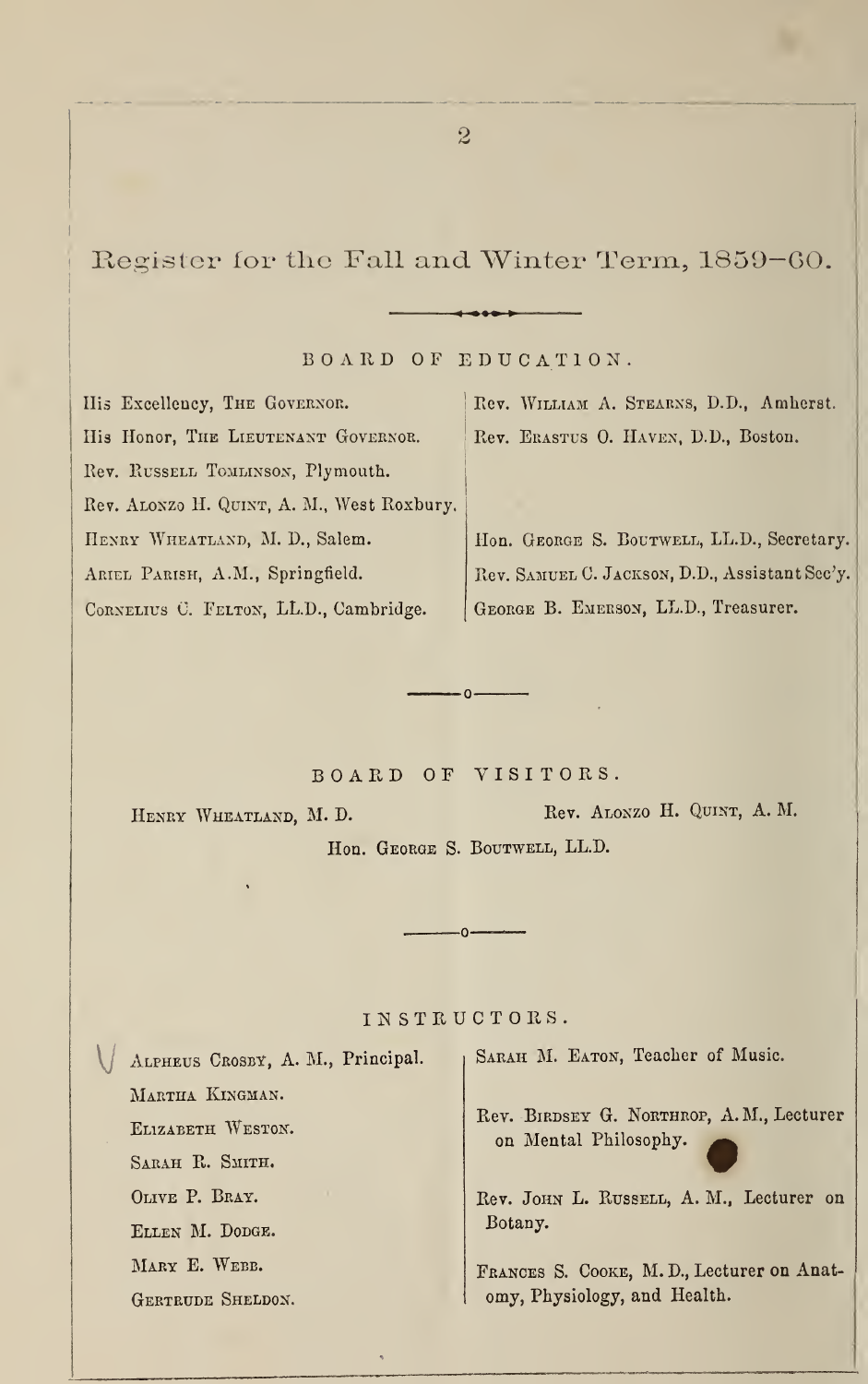## ADVANCED CLASS.

Annie M, Brown, Lynn. | Lucy M. Haven, Lynn. Elizabeth Carleton, Salem. Augusta S. Niles, Boston. Caroline J. Cole, Salem. **Eunice T. Plumer, Newburyport.** Eliza A. Damon, North Reading. Mary B. Smith, Beverly. Elizabeth T. Dike, Beverly. Mary J. Thayer, Salem. Sarah M. Eaton, Lowell. Rosa H. Towne, Topsfield. Josephine A. Ellery, Gloucester. | Amanda L. Trask, Lynn. Charlotte L. Forten, Philadelphia, Pa. Ellen M. Ward, Newton Centre. 1G.

# SENIOR CLASS.

Priscilla B. Adams, Beverly. 1 Cemantha Nichols, North Reading. Sarah E. Babbidge, Salem. Mary M. Nudd, Wolfboro', N. H. Hannah Elizabeth Burke, Beverly. | Martha A. Orcutt, Chelsea. Emily P. Burnham, Essex. Arabelle R. Peabody, Salem. Eunice G. Burnham, Essex. Caroline W. Quint, South Malden. Lucy P. Burnham, Gloucester. Frances H. Ramsdell, Salem. Ellen M. Connor, Salem. Elizabeth A. Stevens, Marblehead. Almira S. Dewing, North Chelsea. Lucy Tingley, Tewksbury. Mary H. Graves, North Reading. Mary Ellen Todd, Lynn. Lucie P. Hadley, Swampscott. Abby A. Tucker, North Chelsea. Sarah A. Hadley, Lowell. Marie H. Vose, Chelsea. Catharine E. Knight, Somerville. | Sylvia C. Weston, Bremen, Me. Mary Alice Mansfield, Lynnfield. | Martha F. Whitman, Lexington. Frances H. Munroe, Saugus.

# Sarah E. Burtt, West Andover. | Harriet A. Richardson, Manchester. Abbie J. Chandler, West Audover. Adelaide E. Somes, North Chelsea. Rebecca Gray, Andover. Caroline Augusta Torr, South Danvers. Sarah C. Lewis, Falmouth. Mary A. Whitehouse, Wolfboro', N. H. Louisa M. Marshall, Tewksbury. Abbie A. Young, Beverly. 37.

### MIDDLE, CLASS.

Helen E. Aborn, Salem. (a) Martha H. Chisholm, Salem. Anna M. Bates, Salem. | Harriet M. E. Choate, Salem. Elizabeth W. Breed, Lynn. | Ellen M. Colesworthy, Chelsea. Sarah H. Broughton, Marblehead. | Lucy A. Cox, Lynnfield Centre. Harriet E. Chase, West Newbury. | Sarah E. Cross, Marblehead.

3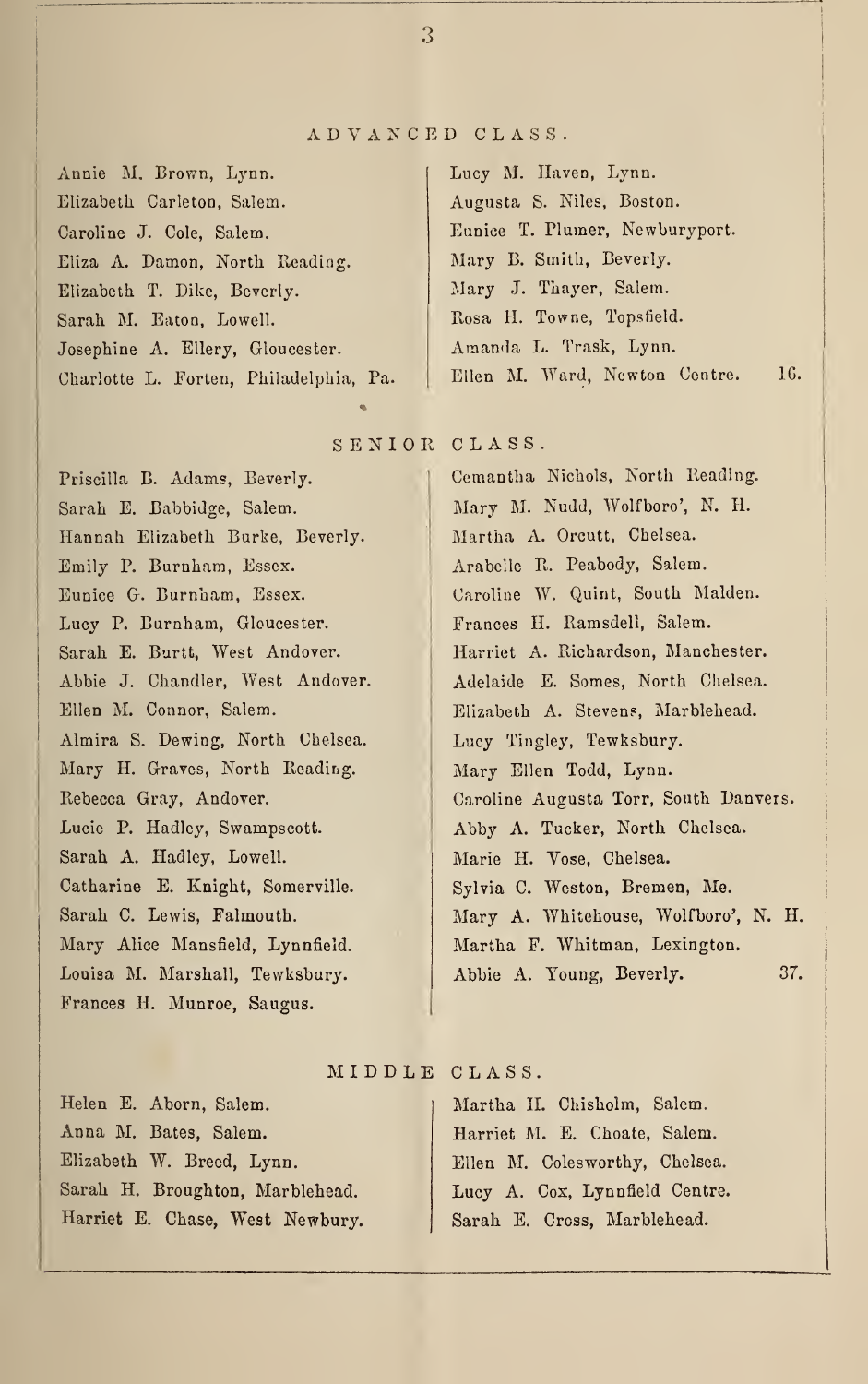Mary E. Davis, Salem. | Harriet E. Lewis, Salem. Jane B. Dearborn, North Reading. | Sarah F. Lewis, Lynn. Mary E. Eastman, Melrose. | Helen M. Marsh, Waltham, Ctara A. Fletcher, Lowell, Sarah J. Mills, Somerville. Emma J. Fuller, Salem, Lucy M. Newhall, Lynn. Nancy P. Garland, Lowell, Mary C. Nichols, Salem. Lurana P. Goodenow, Gloucester. Elizabeth P, Nourse, Salem. Laura A, Griffin, Annisquam, Gloucester. | Matilda Pollock, Salem. Josephine M. Hanna, Salem. Susau Rice, Shrewsbury, Martha W. Harris, Marblehead. Frances R. Shattuck, West Andover. Caroline H. Holder, Lynn. | Ellen Silvester, Malden. Elizabeth G. Hunt, Lowell. | Margaret G. Stanley, Salem. Margaret A. Johns, Haverhill. Mary P. Story, Gloucester. Annie E. Jones, Salem. Caroline Symonds, Salem. Gertrude E. Jones, Lynn. Esther A. R. Towne, Topsfield. Mercy T. Kimball, Lyun. 13. Ellen Frances Wheeler, Lowell. 43. Sarah Anna M. Knight, Somerville.

### JUNIOR CLASS.

Mary Annie Bates, South Hingham. | Almeria F. Locke, Lawrence. Olive W. Bean, Lowell. Elizabeth McDauiels, Lowell. Catharine A. Berry, Middleton. Elizabeth H. Morse, Salem. Rebecca E. Boutelle, Fitchburg. Jane K. Noyes, West Newbury. Harriette J. Brierley, North Andover. | Marie V. Perkins, North Woburn. Anna B. Clapp, Milton. Sophia E. Perry, Gorham, Me. Abbie F. Crosby, Lowell. Emma C. Richardson, East Medway. Isabel H, Dadmun, East Boston, Maria Richardson, Lowell. Mary A. Davis, Lee, N. H. Susan K. Rogers, Salem. Rozella Eaton, North Reading. | Geraldine A. Snow, Somerville. Susan R. Gifford, Naushon I., Chilmark. | Mary C. Spofford, Lowell. Mary E. Godden, Louisville, Miss. | Julia A. Wadleigh, Middleton. Sarah M. Gray, Andover. Elizabeth B. Walton, South Reading. Anna S. Haskell, Fitchburg. | Sarah M. Wheeler, Swampscott. Mary F. Hopkins, Lowell. | Lucy J. Wilkins, Middleton. Ann Maria Kimball, Melrose. Rebecca F. Woodberry, Beverly. 35. Frances H. Lincoln, Chelsea.

Maria T. Delano, Somerville. Ellen B. Saville, Annisquam, Gloucester.

Number of Students in attendance during the Term, 131.

4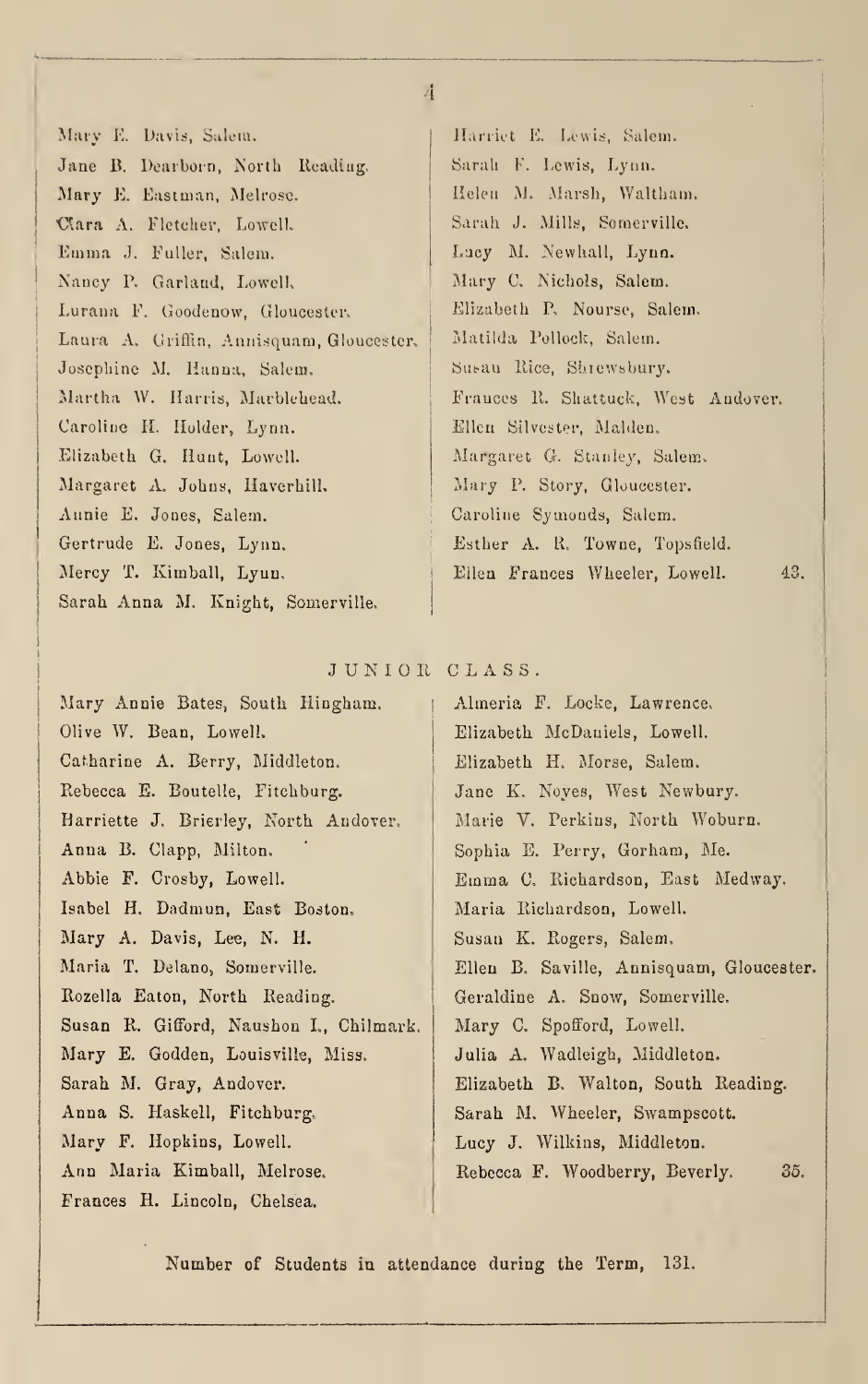# STATE NORMAL SCHOOL ...... SALEM, MASS.

This Institution was established by the Commonwealth of Massachusetts, with the liberal co-operation of the City of Salem and the Eastern Eailroad Company, for the direct preparation of Female Teachers to instruct in the Common and High Schools required by law. It is under the charge of the State Board of Education, and of a special Board of Visitors. During the period that has elapsed since the reception of the first Class in September, 1854, four hundred and fortyfour Young Ladies have been members of the School ; and of these, one hundred and sixty-eight have received diplomas, upon the honorable completion of the prescribed course of study. The latter, with few exceptions, have since engaged in teaching in the schools of the Commonwealth.

# Sehool Fear and Terms.

The School Year is divided into two Terms, each containing twenty weeks of study with a week's recess near the middle of the Term. The next Term will commence on Wednesday, February 29th, I860 ; and the Term following, on Wednesday, September 5th, 1860.

The present Term will close with an Examination, commencing on Wednesday, February 8th, at 9 o'clock, A. M., and continuing two days. All Friends of Education are respectfully invited to attend this Examination, and also to visit the School at other times that may suit their convenience.

# itimtssion.

Candidates for admission must be at least sixteen years of age; must present a satisfactory certificate of good moral character ; must declare their intention of remaining in the School three consecutive terms, (or so much of this time as may be required for completing the prescribed course of study,) of faithfully observing its regulations during their connection with it, and of afterwards teaching in the public schools of Massachusetts ;\* and must pass a satisfactory

\* Ladies designing to teach in other States or in private schools may be admitted on paying a reasonable fee for tuition.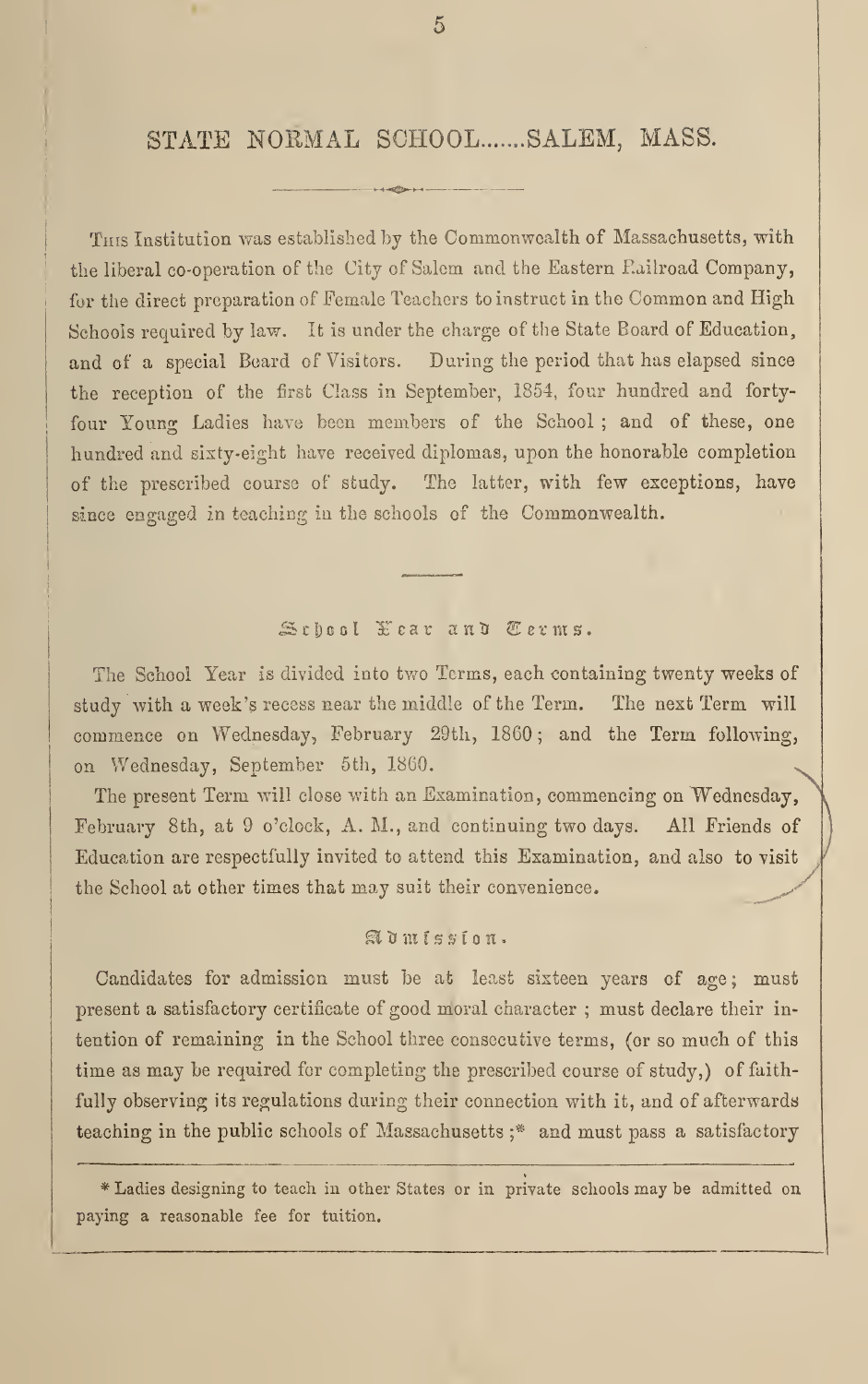examination in Reading, Spelling, Defining, Writing, Arithmetic, English Grammar, Geography, and the History of the United States.

The Examination for admission takes place at <sup>9</sup> o'clock, A.M., on Wednesday, the first day of each term. Except in extraordinary cases, no one is examined later in the term.

# Studies.

I. Philosophy, History, and Art of Education, Physical, Intellectual, and Moral ; including General Principles and Methods of Instruction, Mental and Moral Philosophy, School Laws, School Organization and Government, &c.

II. Principles and Best Methods of Instruction in those "Branches of Learning " in which the Teachers of Common and of High Schools must be alike competent to instruct. These branches are "Orthography, Reading, Writing, English Grammar, Geography, Arithmetic, the History of the United States, and Good Behavior;" and also " Algebra, Vocal Music, Drawing, Physiology and Hygiene," whenever the School Committee may so determine. Those students who may enter the School without an adequate knowledge of these branches themselves, will engage in such special exercises, for their review or further prosecution, as may be requisite to secure this knowledge.

III. Other Branches of Learning specially related to those of the preceding division, and essential for thoroughly understanding and teaching them ; or important for securing that general knowledge and culture which are so desirable in every teacher. In this division are included Geometry ; History of the English Language and Literature, with the Critical Study of Select Works Rehearsal of Select Passages, Original Composition, and other Rhetorical Exercises ; Mineralogy and Geology, Botany, Zoology, Chemistry, Natural Philosophy, and Astronomy ; General History and Chronology ; &c.

IV. Exercises in Teaching, throughout the course, for the illustration and application of the Principles and Methods of Instruction, and for imparting practical familiarity with the teacher's work.

Upon the satisfactory completion of the Course of Study prescribed above, the General Diploma of the Institution is conferred. This Course extends through three terms, or a year and a half; but during this time, those who are able to do so, may also pursue some of the studies belonging to the following Courses.

V. Advanced Courses of Study, in direct preparation for teaching in the two classes of High Schools recognized by law; —including Ancient and. Modern Languages, and Higher Studies in the departments of Physical Science, Mathematics, History, Literature, and Philosophy. These Courses have no prescribed period, but may be completed in a greater or less time, according to the previous attainments of those who pursue them, and their success in study. Upon their honorable completion, appropriate Diplomas are conferred.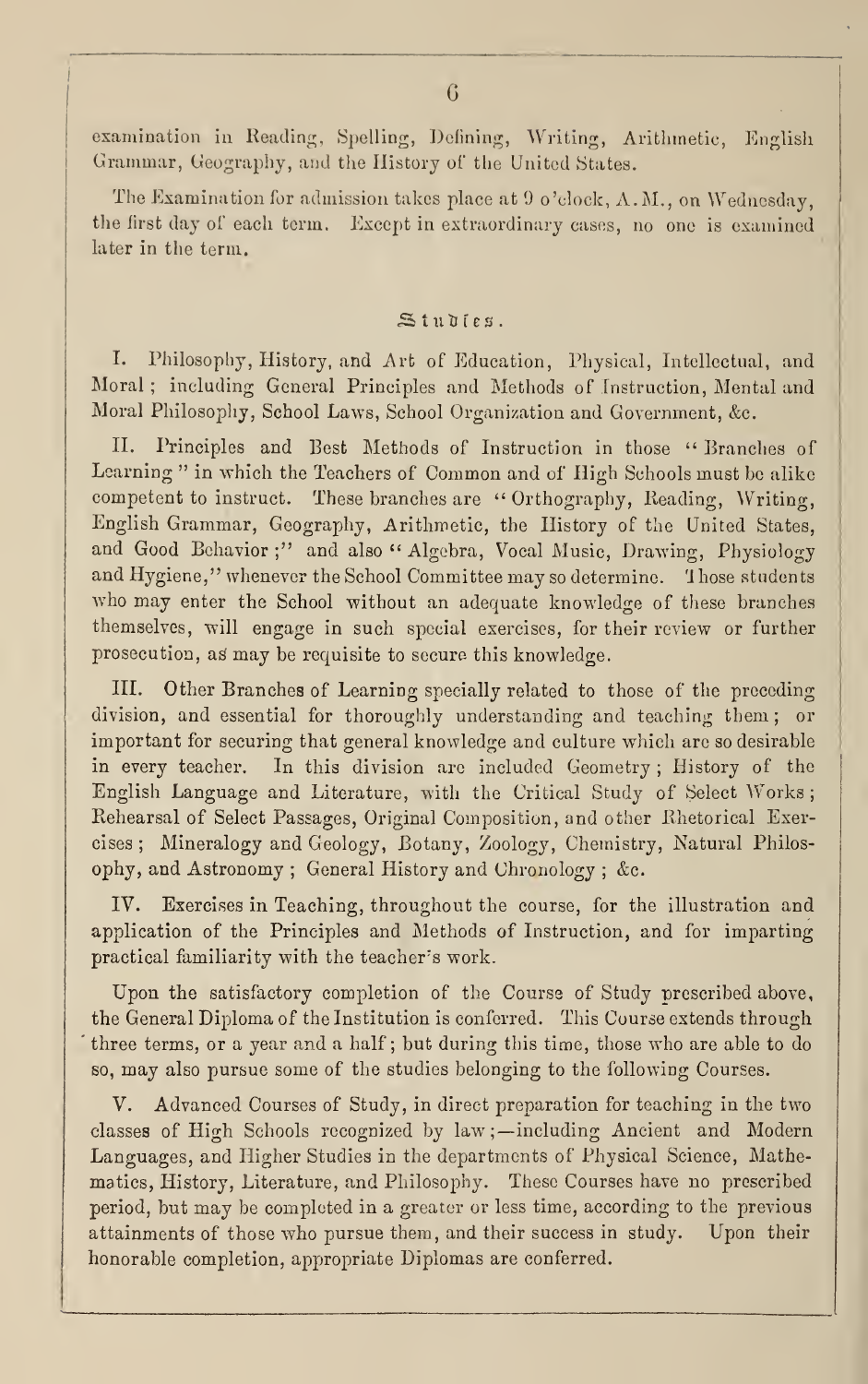The Advanced Courses of Study are open not only to Graduates of this School, but also to those of similar Institutions, and to others who, through superior attainments, and experience in teaching, may be prepared to join them.

# 22):pettses anti State StfU.

Tuition is free to those who comply with the condition of teaching in the public schools of Massachusetts, wherever they may have previously resided. A small fee (\$1.50) is paid by each pupil at the beginning of the term, for incidental expenses.

The School has a Library of text-books for the classes, and of works for general reference and reading, already amounting to more than 6000 volumes. Of these, the students have the free use, so that they need to incur very little expense for books. It is recommended, however, that they should bring with them, for purposes of reference and comparison, the text-books which they have already studied, so far as this may be convenient ; and especially a Dictionary and common Atlas.\*

Board can be obtained in respectable families in the city, at from \$2 to \$3 per week. When the lowest prices are paid, washing, and separate fire and lights are not usually included,

For the assistance of those who would find even the light expenses of the School burdensome, the Commonwealth makes an annual appropriation of a thousand dollars. This sum is distributed among pupils from Massachusetts who have been connected with the School thirteen weeks, and who may merit and need the aid, in sums varying according to the distance of their residence from the School, and their necessary expenses in attending it, but not exceeding in any case \$1.50 per week.

SALEM, January, 1860.

\* Contributions, from the Friends of the School and of Education, of books and pamphlets for the Library, of articles of philosophical and chemical apparatus, and of minerals, shells, and other specimens of natural history for the Cabinet, will be gratefully received, and will make an important addition to the means of usefulness which the Institution already possesses. For the increase of these valuable aids in education, the School depends chiefly upon private liberality. The Publishers of text-books, by sending them to the Library, which is accessible to the students at all times, will secure for them the notice of many who have been or are to become teachers, while these works will at the same time render important service in a Teachers' Library.

School Committees and Superintendents will confer a special favor by sending copies of their Annual Reports and other educational documents ; and Instructors in Institutions of every grade, by sending copies of their Catalogues and Circulars.